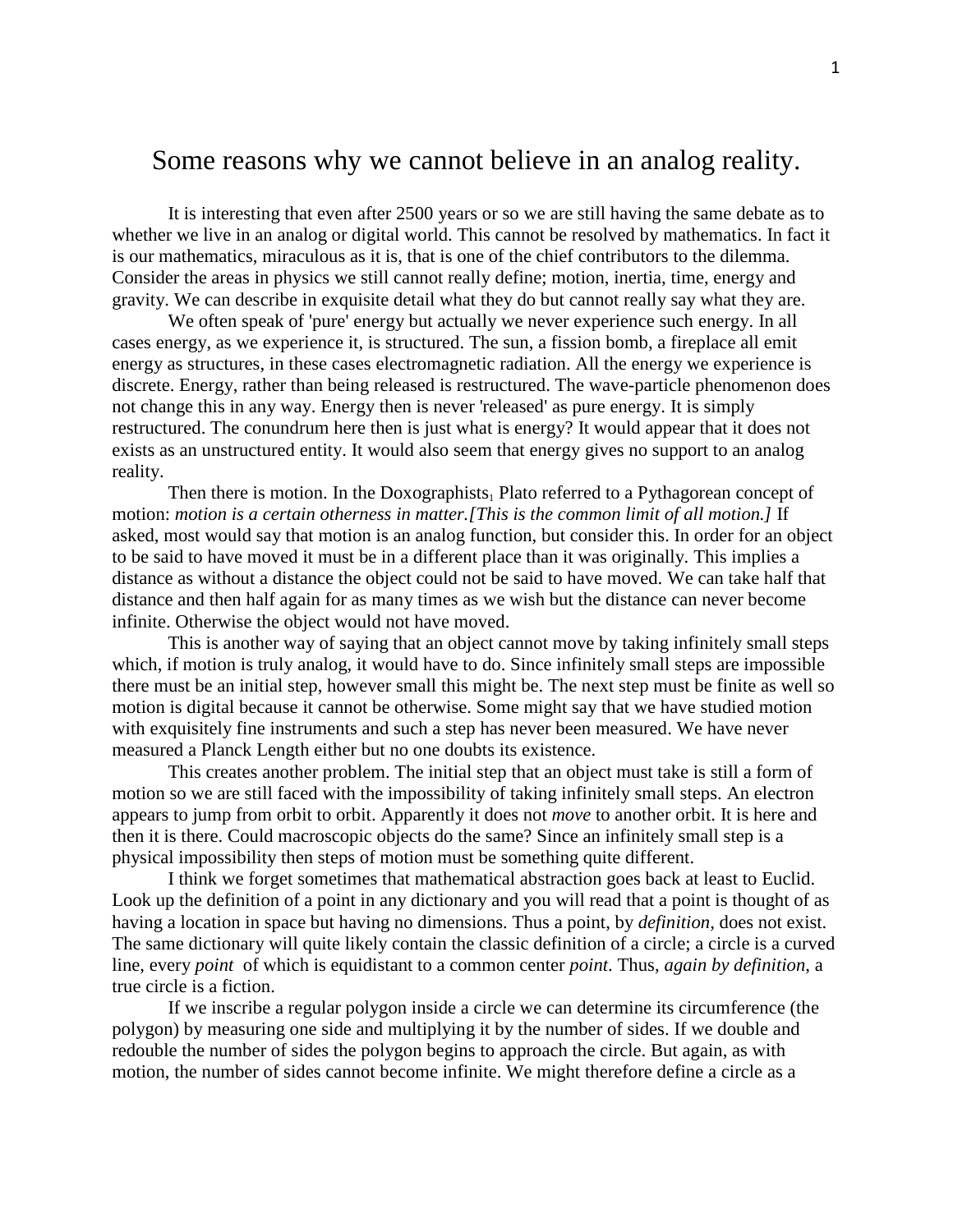regular polygon with an infinite number of sides. The same holds true for all curves. They are abstract for the same reason that a circle is.

From this we may infer that all motion is rectilinear. If a moving object were to describe a curve the azimuth of the motion at any given time would always be a line tangent to the curve. Again, as with motion, this azimuth must take a finite step in order to change its direction

In these examples the abstract factor is infinity. The problem with infinity is that it cannot be defined. There simply is no such thing as infinity. We give it a symbol and then deal with it as if it were real. The question - how can an object move through an infinite number of points in a finite amount of time, is a non question. It has absolutely no meaning. It certainly is no paradox as it has sometimes been described.

We often encounter this remark; there are an infinite number of solutions to the equation  $x + y = 2$ . There are as many solutions as one might want to develop but the number can never be infinite.

Some years ago Carl Sagan was explaining infinity. He first described a googolplex  $(10^{10^{100}})$  He then explained that with either the digit 1 or a googolplex infinity is just as far away from either quantity<sub>2</sub>. The problem with this explanation is that 'far away' implies a distance and a distance implies a finite measure. This is the most common error made when infinity is defined. Since infinity cannot be defined the term 'far away' has no meaning.

If we were to live forever we simply would never die. We would never become infinitely old.

Mathematicians tell us that our math has become sufficiently sophisticated that we now know that the sum of an infinite series  $(\frac{1}{2} + \frac{1}{4})$  $\frac{1}{4} + \frac{1}{8}$  $\frac{1}{8} + \frac{1}{16}$  $\frac{1}{16}$  ... ... ...  $\frac{1}{n}$  equals  $\frac{1}{n}$ ) equals 1. If that be true, what is the penultimate fraction? If such fraction does not exist then the result of an infinite series simply cannot equal 1. If, as relativity theory suggests, the big bang began with a singularity what is the first definable size; or temperature; or density? To give this initial point mass goes against the theory. Singularities plague our formulations and, as one physicist said, they are dealt with by often sweeping them under the rug.

Irrational numbers were known and used for many, many years before Richard Dedekind proved they are real3. What actually did he prove? We still cannot write one down. There exists no number which when multiplied by itself, will equal 2. Regardless of how many places we extend the mantissa of  $(\sqrt{2})$  the result of  $(\sqrt{2})^2$  will always be less than 2. There is absolutely no reason in the world why there should be a square root of 2.

Einstein<sup>4</sup> often said in various ways that out mathematics does not reflect reality. The things we have created with the various flavors of the calculus is truly remarkable when you consider the calculus is based quite literally upon a grand oxymoron; instantaneous speed. From this of course we got the derivative of a real value function which led to the whole magic of the calculus.

On the other hand when we solve for the area under a curve we are in effect taking the sum of areas of a bunch of very thin rectangles, in other words, in effect, a digital solution. I have always felt, in a manner of speaking, that the calculus consists of doing things that cannot be done to other things that don't exist. This is not to denigrate the calculus. It is often said that the calculus is man's greatest achievement and this could quite likely be true but that does not make it any less abstract.

Some time ago an established scientist was, in a popular science magazine, setting up an example using endless decimals, in this case .999999999999999....The first thing he did was multiply it by 10. He did this by using the base ten shortcut and simply moved the decimal point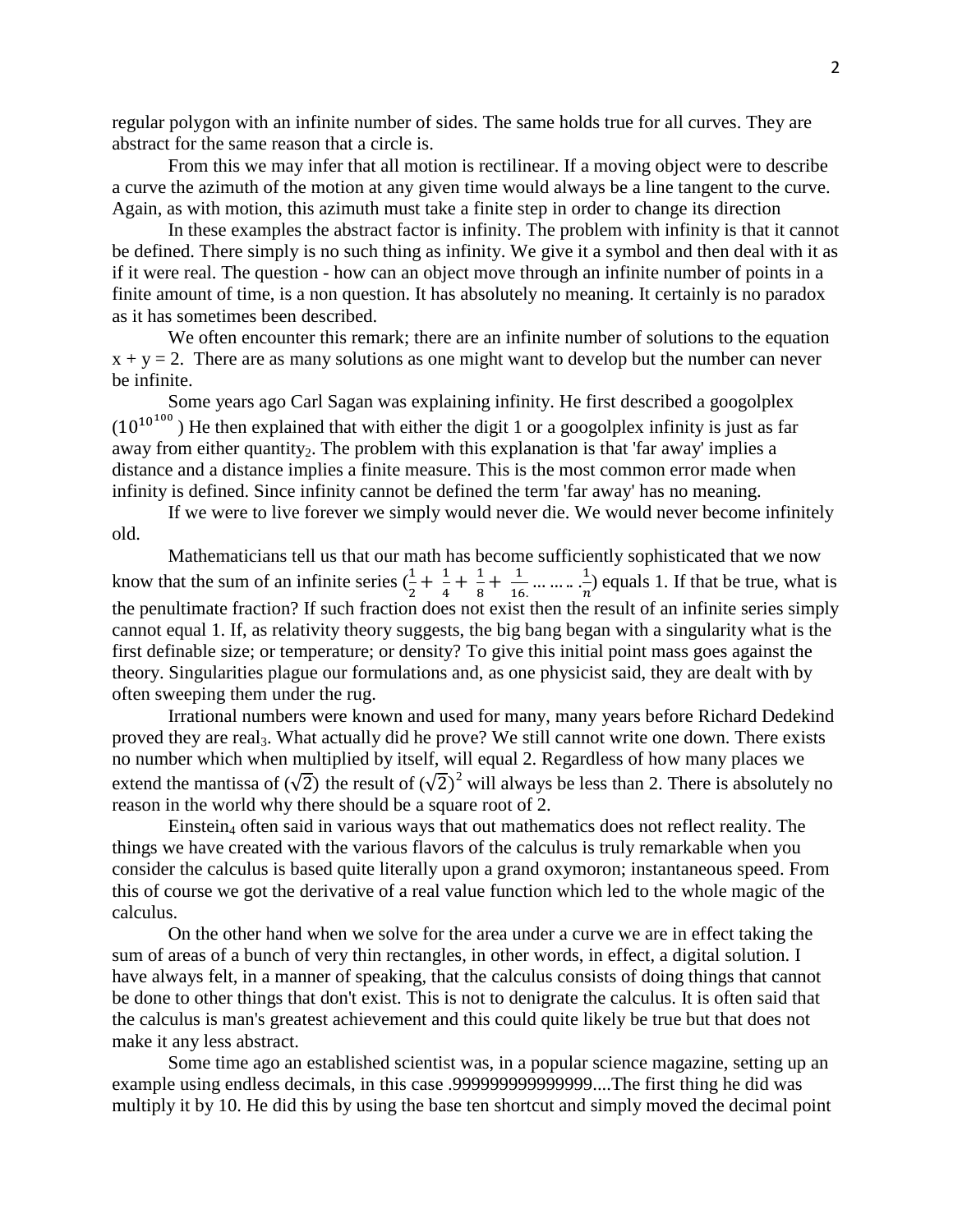one digit to the right. So now he had 9.9999999........Grade school arithmetic tells us that in order to multiply a number by 10 you first place the 1 under the last digit of the multiplicand, Now, since there is no final digit in the multiplicand the 1 cannot be placed under the last digit.

Simply put, you cannot use arithmetic operators on an infinite quantity because an infinite quantity cannot be defined. In the real, nuts and bolts world, there are no infinite sets nor are there empty sets. A denumerable infinity is a fiction.

Leon Kronecker vehemently opposed such ideas and for good reason<sub>5</sub>. Kronecker was not in any way besmirching the calculus. He was, in fact, quite skilled in that area. What he was alluding to was that all the conjecturing in the world will not produce a definable infinity.

Then there is the field. Albert Einstein, in another one of his pithy remarks, which are so often mentioned but so often ignored, wrote this in 1954 to his long time friend Michelle Besso<sub>6</sub>:

*I consider it quite possible that physics cannot be based on the field concept, i, e., on continuous structures.In that case, nothing remains of my entire castle in the air, gravitation theory [and of] the rest of modern physics.*

It is a pity that he did not live to pursue this idea further

If we place a sheet of paper on a magnet and then sprinkle iron filings on the paper the filings arrange themselves in lines. If a field is continuous then why do we see lines? The solar prominences also form what amounts to lines. These are the results of the solar magnetosphere.

The notion of the infinite brings up the continuum. In his Continuum Hypothesis<sub>7</sub> Cantor stated that;

*The continuum is the conjecture that every infinite subset of the real numbers can be put into one-to-one correspondence with either the set of positive integers or the entire set of real numbers.*

You cannot have in actuality an infinite subset without a definable infinity. This essay is not written to debate set theory or logic or pure math. It is written to offer an proposition that the real world is digital. I think possibly discrete is a better choice of words but that is of no importance.

Our usage of zero is similar to our usage of infinity. Zero is a marker. It is really nothing more. It is very useful in base ten arithmetic. Classing it as an integer is another fiction. This probable came about from the Cartesian coordinates of a standard graph where zero marks the center focal point. The term  $x^0 = 1$  is a convention. It has no actually meaning. It is useful but fictitious. It quite likely arose because of the notion that a power series starts with 1. This is becomes obvious when we consider the convention;  $x^1 = x$ . This sets the value of the power series and the exponent is a way of illustrating this. The power series of 3 begins with 3 and the power series of 5 begins with 5.

Zero is now considered to be an integer, and a positive integer at that. As with infinity zero has no conceptual meaning. An asymptotic series can no more reach zero than it can reach infinity. Kronecker also was disturbed by the notion of negative numbers<sub>8</sub>. Actually negative numbers can be avoided in this fashion;

> -5, -4, -3, -2, -1 0, 1 2 3 4 5 1 2 3 4 5 6 7 8 9 10 11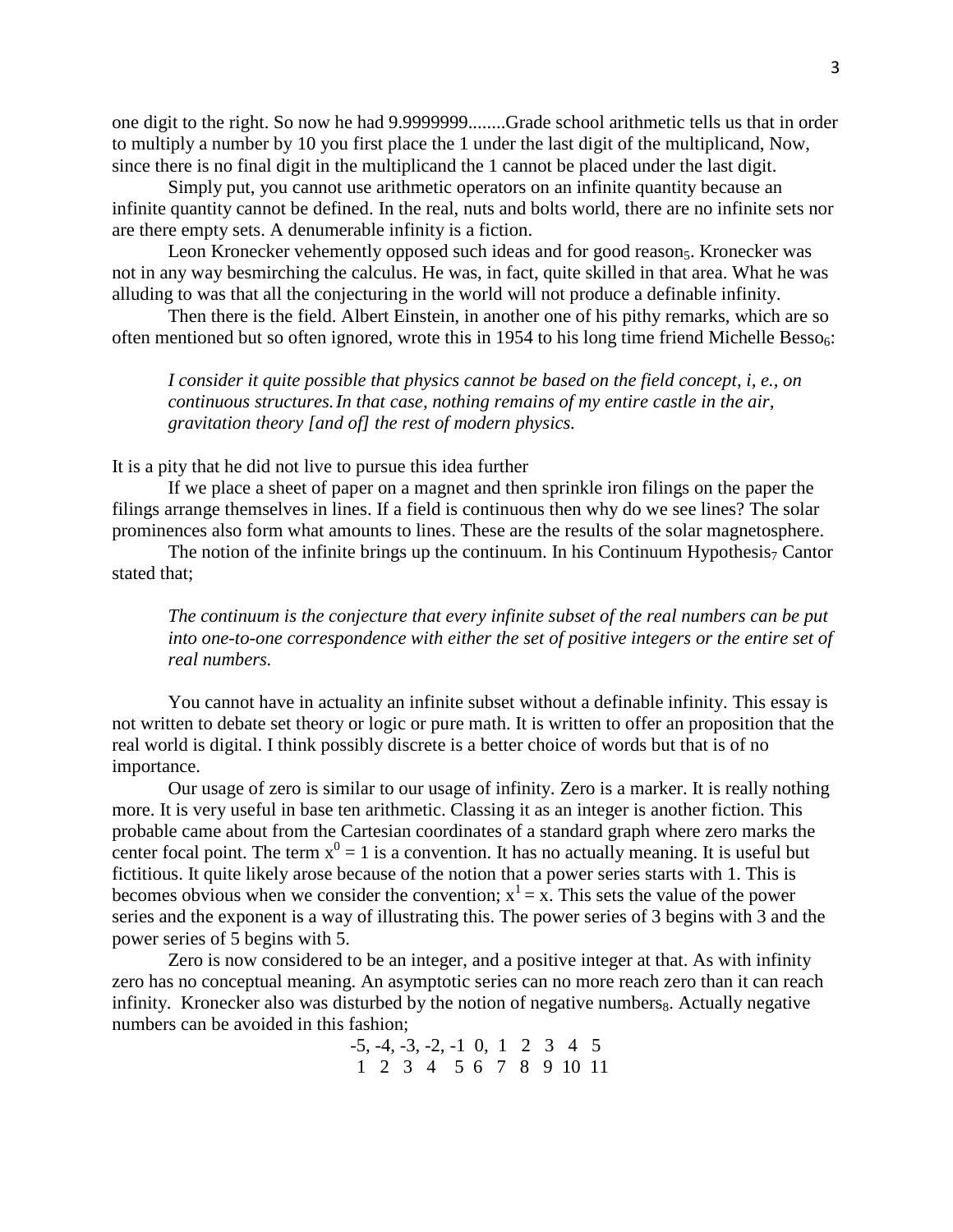Both series are equivalent. This is the way that the enharmonic series in music avoids both the zero and negative numbers. Thus the zero as well is not a part of the digital reality.

Defining irrational numbers as real brings up an interesting point. We define an irrational number such as  $\pi$  largely by how we plan to use it. We might state that  $\pi$  = 3.1416. This a very common definition of  $\pi$ . Perhaps we what a bit more accuracy so we define it as  $\pi = 3.14159265$ . These are two different numbers. 3.1416 certainly does not equal 3.14159265.

Supposes we let the decimal run on to a million places. This can and has been done many times. Then we add another decimal place so now we have a million and one decimal places. None of these versions of  $\pi$  equal each other. Also none of them equal  $\pi$ . The number of places we can allow is unbounded. We can keep increasing the mantissa of  $\pi$  to any degree but it can never be infinite.

It seems that everything we encounter in the real world is structured; mass is structured; electromagnetic radiation is structured. Even motion would appear to be structured. The one thing that seems to defy categorizing as structured is time. We cannot stop time as we can motion, however, since time is so closely locked to motion we can entertain the notion that time is structured as well. The instance is a corollary of the point as in motion. It allows us to segment part of motion or a part of time without any intrinsic reality.

Among the paradoxes of Zeno of Elea is the one that states that in order to cross a room you have to first transverse half the distance, then half that distance and so on. This is said to mean that we cannot cross the room. We can state that we have crossed half the distance if, *and only if*, we stop moving. Then we have defined a segment that is truly half the distance, On the other hand if we do not stop there exists no point where we can say we are half way. The distance is always changing. Stopping and restarting the motion requires both an acceleration and a deceleration and these do not exist while and object is moving. There is no paradox.

Everything we encounter in the real world has mass, thus anything that moves has mass. If massless particles do indeed exist that has no bearing on this essay. As particles they are still discrete. This gives another look at motion, structure and mass. If we strike a cue ball exactly in the center and point it toward the exact center of an object ball we can see that the cue ball stops moving instantly and the object ball continues the motion of the cue ball. The cue ball does not decelerate and the object ball does not accelerate. When must have happened is an exchange of structures.

Since nothing in the universe is standing still the object ball has structure which is not unlike the cue ball. Another example is a device called Newton's Pendulum. In this device a series of balls which are consistent as to size and mass are hung by wires from a common horizontal bar so that they touch each other. If a ball on one end is pulled back and released the ball on the opposite end continues the motion of the initial ball just as did the object ball and the cue ball and for the same reason.

It is often said that the energy moves through the balls from the moving ball to the end ball. This says absolutely nothing. What does it mean; *'the energy'*? Changing the size or mass of any of the balls significantly changes the behavior of the device. This indicates structure. If you draw back two balls two balls swing out from the other end. This further illustrates structure.

Is time the result of some other occurrence? Is it self contained? Does it exists at all? It is Omni present? We need it to determine speed, acceleration and the results of our clocks.

Then we come to gravity. Again there is an Einsteinium notion that is often mentioned but apparently universally ignored. Gravity is not a force<sub>9</sub>. It is a condition. You depress the accelerator pedal in your car and you are thrown back into your seat - that's a force.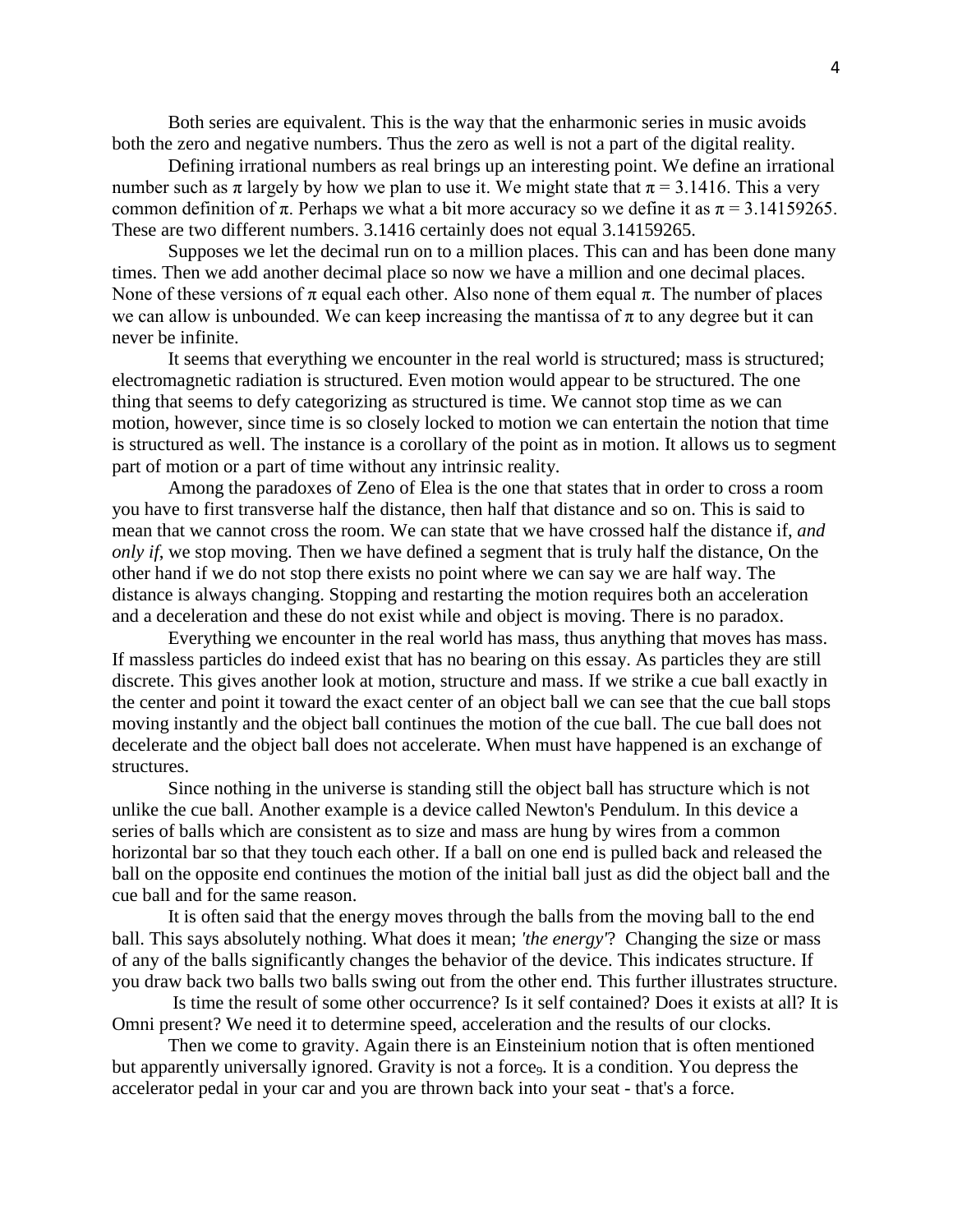Einstein used the example of a person jumping from a tall building. There is no sense of anything pushing or pulling that person down. In fact if it weren't for the sight of the building moving past or the rush of air it would be impossible to tell if you were falling or not. We have no way to sense motion. We can only sense acceleration or deceleration. One common belief that appears to be somewhat prevalent in modern thoughts about physics and gravity is the since a gravitation field warps space gravity does not pull you into the chair upon which you are sitting but rather it pushes you.

This is absurd. There is no difference between a push and a pull save for the direction from which it is coming. It is still commonly believed that gravity propagates, and not only that but at the speed of light. This leads to the assumption that if the sun were to suddenly disappear we would not know it for some eight minutes. This I believe to be completely wrong. We would be aware of the disappearance of the sun the very instance it disappeared and I offer a postulate as to why.

It would seem to be more logical to assume that gravity is an inherent part of every atom when it is formed. The atom does not create the gravitational field any more than it creates the electrons that are a part of it. An atom cannot be created without it. The warping of space is a significant part of just what an atom is.

We feel our weight when sitting in a chair, not because we are being pushed or pulled, but by the fact that we are still falling. A body can have any number of motions and all are independent of each other. The moon has more than fifty discrete motions. The earth has a strong gravitational field because it has a great plethora of atoms.

Space itself cannot be compressed so stating that the gravitational field warps the space around it must refer to the gravitation field and this field must be structured. Every object regardless of how large or small has such a gravitational field and the 'warping of space' is quite likely nothing more than a restructuring of the object's gravitational field; any object.

Gravity is omnipresent. It exists everywhere in the universe. Everything that exists in the universe we experience has such a gravitational field. All motion in the universe must be determined by the nature of each object's gravitational field. Those residing the space station, if they were to measure everything they would find no difference from the same things as measured on the earth and yet, to us on the ground, that station is traveling at seventeen thousand miles an hour.

The thing we did to the components of that station was to accelerate them. Since nothing discernable changed we can only assume that what we did change was the station's gravitational field. It is quite likely the interaction of gravitational fields that governs the nature of motion. Since every object in the universe does not sense its motion perhaps all objects are moving at the same speed, the apparent different speeds when viewed from another body with a different gravitational structure is caused by the different gravitational structure of the body being viewed and the gravitational field trough which it is moving.

Since gravity diminishes according to the inverse square law we could assume that the elements of the gravitational structure become closer together as the field approaches the body in question. If this be true then an object moving at its basic speed would appear to accelerate because it would take less time to navigate each structural segment.

Time is present in all of these discussions. By stating that the space station is traveling at seventeen thousand miles an hour includes time as a determining factor. Since time is a part, and quite likely an integral part, of so many of real world phenomena it can be argued that time itself, if it does exists, is also discrete.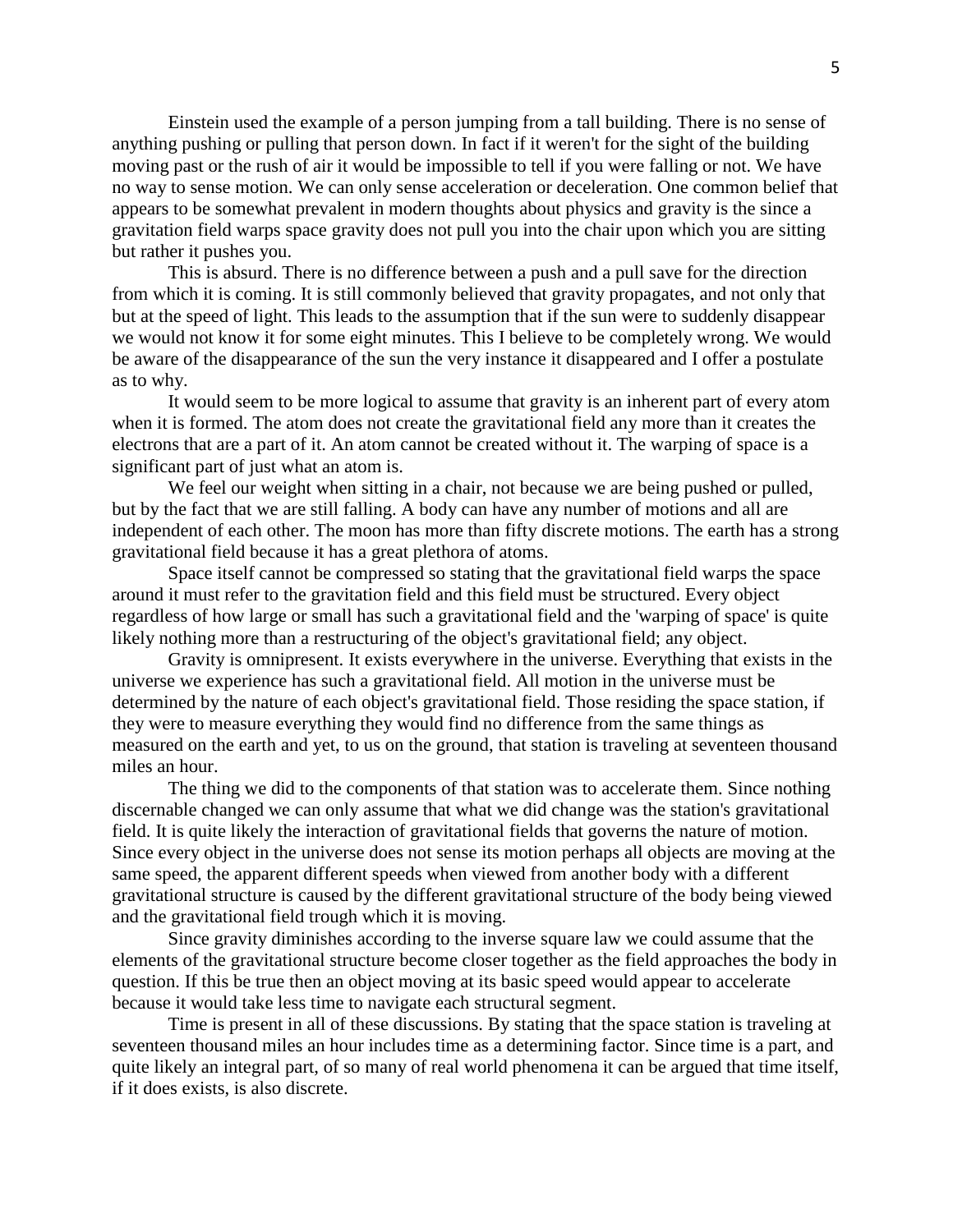For a final example we shall take a look at another irrationality, the Golden Ratio. The Golden Ratio is another linearization of a discrete series. First of all it is not a ratio. While we do at times use a rational approximation for an irrational number, such as using  $\frac{22}{7}$  for  $\pi$ , we never make the mistake of calling  $\pi$  a ratio. The Golden Ratio is typically symbolized by the Greek letter  $\varphi$  which, as with  $\pi$ , gives it a reality that it really does not possess.

In mathematical terms φ is expressed thus:

$$
\varphi = \frac{1 + \sqrt{5}}{2} = 1.61803398874989484820458683436564
$$

Geometrically it is expressed thus:

$$
\begin{array}{c|c}\n\leftarrow & a \rightarrow b \\
\hline\n\leftarrow & a+b \rightarrow\n\end{array}
$$

$$
a + b
$$
 is to *a* as *a* is to *b*  
Simple algebra shows us that  $\varphi$  is irrational.

$$
\frac{a}{b}=\frac{b}{a-b}
$$

If  $\alpha$  $\frac{b}{b}$  is a fraction in lowest terms, then  $\frac{b}{a-b}$  is in even lower terms — a contradiction.

While it is a fiction it is indeed a fascinating fiction. Consider this series;

$$
\varphi = \varphi
$$
  
\n
$$
\varphi^2 = \varphi + 1
$$
  
\n
$$
\varphi^3 = 2 \varphi + 1
$$
  
\n
$$
\varphi^4 = 3 \varphi + 2
$$
  
\n
$$
\varphi^5 = 5 \varphi + 3
$$
  
\n
$$
\varphi^6 = 8 \varphi + 5
$$

The integers in both column to the right of the equal sign show the Fibonacci Series. This series is formed by using as the next integer the sum of the two previous integers, thus

3, 5, 8, 13, 21, 34 etc.

Every pair, taken as ratios, forms an approximation of the Golden Ratio. Starting with the innermost rectangle the decimal values of the successive ratios *<sup>h</sup>* **.............** *w* **5 8, 3 5, 2 3, 1 2, 1 1** (w  $=$  width and  $h =$  height). This presents an interesting pattern.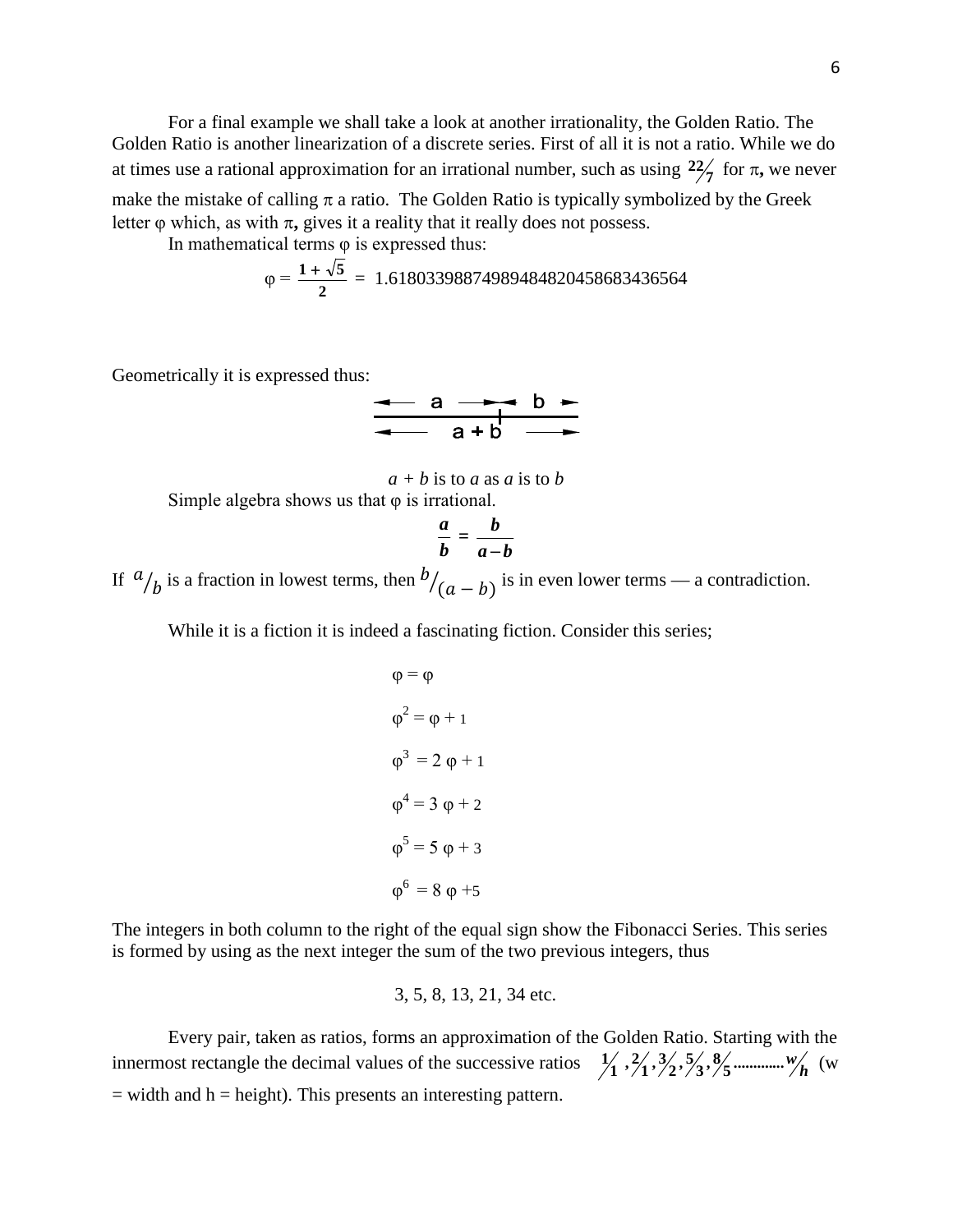

It must be remembered that defining the ratios as decimals is the same as defining them as intervals, as would done with sound. 1.625 does not really define the rectangle, 13:8 does. The same is true for intervals and frequencies. The basic shape of these pairs is that the top number is in one instance the numerator is greater than the denominator and in the next the denominator is greater than the numerator. The pattern 1.6 and 1.66666.., in a manner of speaking, marks the front end of the series, as every successive pair is a small and progressive deviation from the ratios of this second pair.

The ratios of each successive pair becomes a mathematical series that converges to φ. This series is asymptotic.  $\varphi$  is a true abstraction.

For those who prefer formulas the series looks like this;

$$
\sum_{n=1}^{\infty} |F(n)\varphi - F(n+1)| = \varphi
$$

If we take the ratio of any given pair, such as

$$
\frac{5}{3} = 1.666666666
$$

The difference between that ratio and the Golden Ratio is 1.030056647916491413674311390.

$$
1.66666666/1.61803398874 = 1.0300566479164914136743113906094
$$

This is the greatest error between the Golden Ratio and the ratios of the Fibonacci Series.

Even in small structures it would be virtually impossible to distinguish between the Fibonacci ration and the Golden Ratio. Each successive ratio becomes closer to  $\varphi$ . As with  $\pi$  we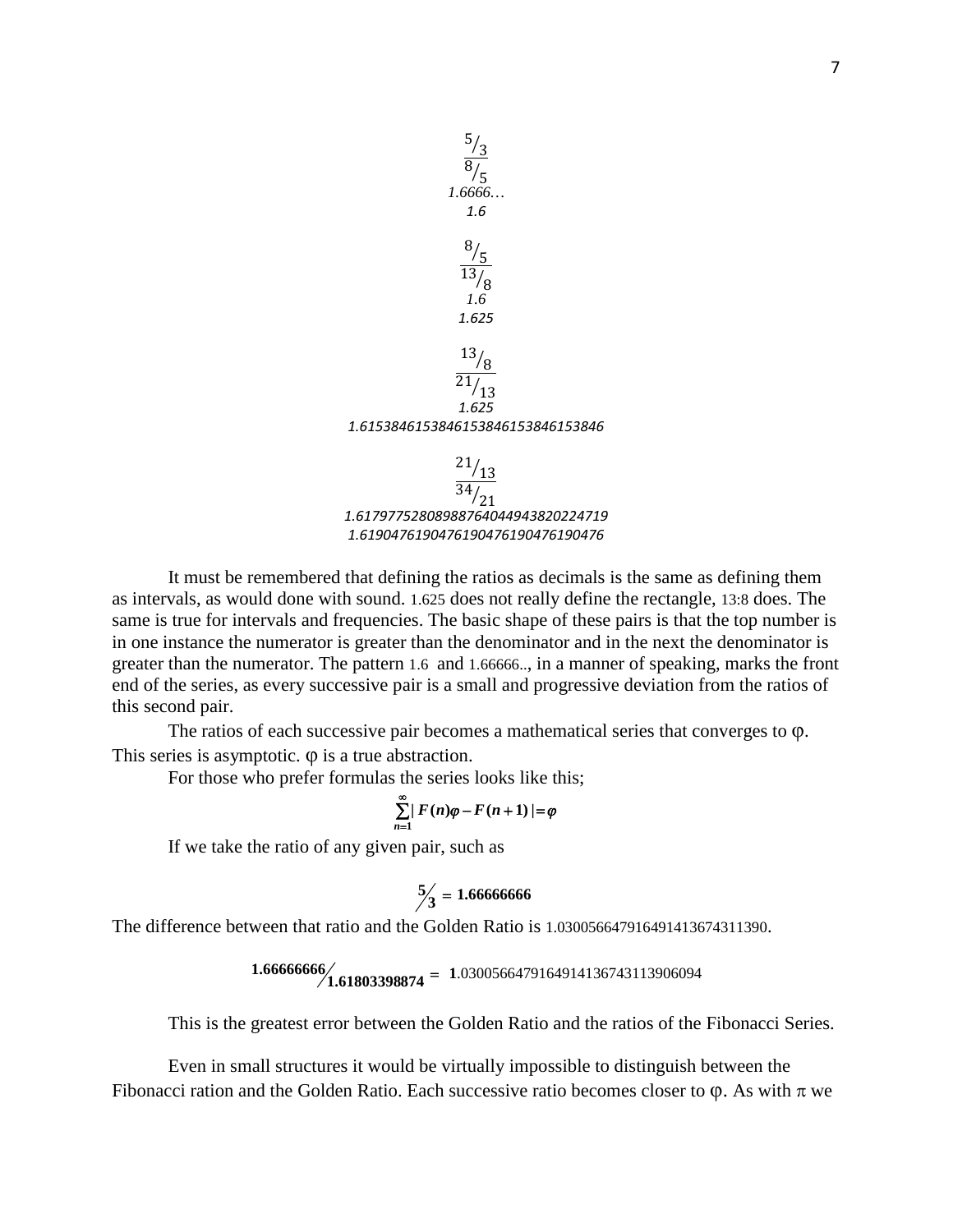can come as close to  $\varphi$  as we might wish. No architect in his right mind would attempt to use the Golden Ratio as a definition of a rectangle, the so called Golden Rectangle. It has been said that the Parthenon is an example of use of the Golden Ratio.

It is doubtful if either the chief architect, Ictinus not his assistant Callicrates used the Golden Rectangle as the measurement system for the various rectangles we see in the Parthenon. These rectangles exhibit the Fibonacci series as well and quite likely that is what they used, or perhaps they used a single pair for all of the rectangles.

. Vitruvius, whose knowledge was drawn from both Greek and Roman architecture, never mentions it in the ten books $_{10}$ . If it had been a tool of the ancient architects one would think he would at least referred to it. The ten books of Vitruvius were the Bible for all architects during the Middle Ages up until the Renaissance.

The Golden Ratio then becomes an irrational replacement for the natural series that comes from the Fibonacci series. The same thing occurs in music. In any key in music there are thirteen tonalities, not twelve. Thirteen is needed to complete the structure of the circle of fifths. If we are in the key of C we need both  $F''(1.40625)$  and  $G'_p(1.4222222...)$  to properly define what is known as the circle of

fifths. This is the prime enharmonic change. On a keyboard both pitches are represented by one key and,

in even-tempered tuning this is represented by  $\sqrt[2]{2}$  (1.4142135623730). This value sets right between F#

and  $G_{\nu}$  just as does the Golden Ratio which sets right between each Fibonacci pair.

We often hear about the Golden Spiral which is said to be found often in natural structures. Nature does not construct things with irrational numbers simply because it can't. The Fibonacci spiral is indistinguishable from the abstract Golden spiral and we can only assume that is the basis of the natural spiral.

The premise upon which this essay is based is that there is no such thing as infinity, not even as a concept.

Some years ago I had a unique relationship with a remarkable five-year old girl. She related to me as an equal, not as an adult nor as an authority figure. She had an marvelous ability to analyze things. She discovered the word infinity and was intrigued by it.. When I told her there was no such thing and you simply could not count to infinity she initially rejected the idea.

Sometime later she again decided to discuss infinity. She told me that you can count to infinity. "You would have to start counting now and count for the rest of your life. Then you would have to keep counting even after you died. You would have to count for" --her mouth dropped open and her eyes widened as the realization sunk in.. "you would have to count for infinity years." I reminded her that there was no such thing as infinity. "O", she said "I wish there was".

A lot of people have the same wish.

Thomas Wagner Norwalk, CT January 2011